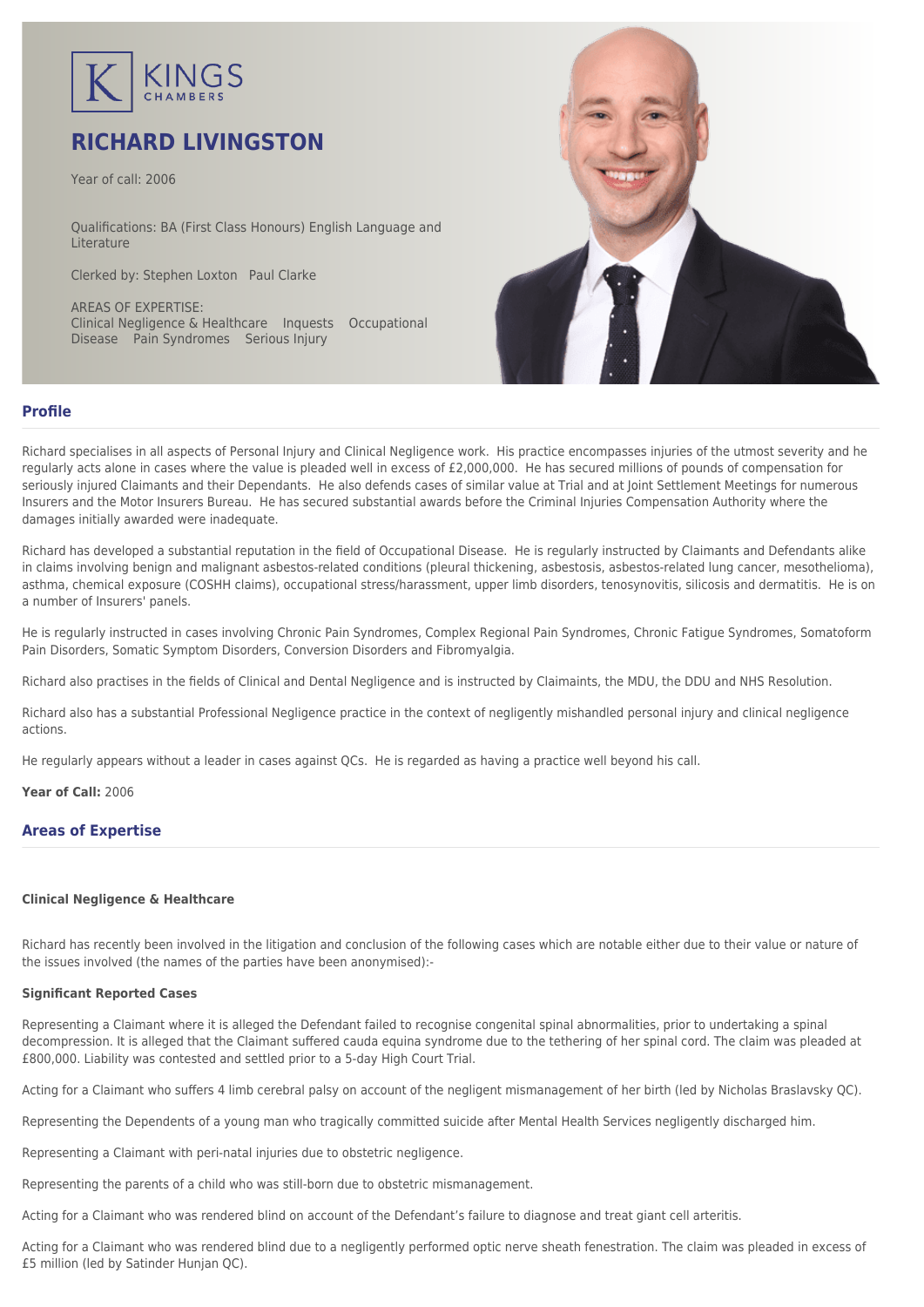Acting without a leader for a Defendant in a case involving a negligently performed osteotomy. The claim was pleaded at £2.5 million.

Acting without a leader for Defendants in a large number of claims involving below knee amputations on account of alleged negligence. All of these claims are pleaded in excess of £1 million.

Acting for a Defendant in a case of admitted failure to diagnose slipped femoral epiphysis. The claim was pleaded at £1.6 million.

Acting without a leader for a Defendant in a case where the Claimant suffered shoulder dystocia on account of mismanagement of his birth. The claim was pleaded at £2.5 million.

Acting for a Defendant in a case where the Claimant's 4 year old daughter died following a procedure to repair a ventricular septal defect.

Acting for various GPs in several cases where it is alleged that the negligent failure to refer for further investigation has led to delay in the diagnosis of cancer.

Representing a Defendant where the Claimant is alleged to have suffered impaired kidney function and fibromyalgia as a consequence of the Defendant's alleged negligence.

Representing a Defendant in a case where the Claimant alleges that an episiotomy was negligently performed.

Advising the insurers of a Plastic Surgeon who was named as a Defendant in the PIP Group Litigation.

Acting for the Defendant in a case where the Claimant alleged negligence on the part of a Vascular Surgeon for failure to 'strip' a varicose vein. The Claimant discontinued shortly before trial.

#### **[Inquests](#page--1-0)**

#### **[Occupational Disease](#page--1-0)**

Richard has recently been involved in the litigation and conclusion of the following cases which are notable either due to their value or nature of the issues involved (the names of the parties have been anonymised):-

#### **Significant Reported Cases**

Richard is instructed as Junior Counsel in the Aerotoxicity Litigation. The Claimants comprise pilots and cabin crew who have been allegedly exposed to partially pyrolised engine oil/hydraulic fluid containing mixtures of Organophosphates (led by Michael Rawlinson QC).

Representing a living Claimant diagnosed with mesothelioma. Liability and diagnosis disputed. The Defendant sought to extend Williams v University of Birmingham to 1982. The case settled shortly at its full value shortly before an expedited High Court Trial (led by Michael Rawlinson QC).

Acting for the Dependents of lung cancer victim. A claim for pleural plaques was compromised for notional damages against one employer during the Deceased's lifetime. This compromise did not allow for provisional damages. The Deceased's Estate subsequently issued a claim against another employer following his death. The Defendant argues: Accord and Satisfaction; Abuse of Process/Issue Estoppel in line with Jameson v CEGB [2000] and seeks to challenge Dowdell v William Kenyon [2014] and Lloyd v Humphreys & Glasgow Ltd [2015]. The case settled shortly before a 5day High Court Trial (led by Harry Steinberg QC).

Acting for a Claimant who suffered mesothelioma as a consequence of exposure to asbestos dust in Sicily. Involved issues of jurisdiction and conflict of laws (led by Michael Rawlinson QC).

Instructed by the Defendant in a claim for asbestos-related lung cancer in a claim pleaded in excess of £2.4 million, where a 40 year old living Claimant alleges exposure to asbestos as a labourer from 1994 – 2005 Taylor v Fascia Futures Ltd [2018] EWHC 3049 (QB). Richard acted alone against a QC and junior.

Acted for the Dependents of an engineer who succumbed to mesothelioma. The case settled shortly before a 5-day trial at the Royal Courts of Justice. The case involved issues of the correct approach to Williams v University of Birmingham and whether the (then) traditional approach to a dependency claim under Cookson v Knowles should continue to apply (led by Michael Rawlinson QC).

Acting without a leader in numerous cases where the Claimant has succumbed to mesothelioma or asbestos-related lung cancer.

Secured settlement for the family of a mesothelioma victim who successfully sued the demolition firm of whom the victim was director and the local authority who regularly engaged that company.

Secured settlement in numerous claims for living mesothelioma victims where the funding of immunotherapy treatment is contested.

Acting for several Claimants who have developed nasal cancer as a consequence of exposure to wood dust.

Acting for a Defendant in an important appeal relating to the approach that should be taken at a show cause hearing in a mesothelioma case - Austin v Plumb Furniture Systems Ltd (Reported on Lawtel).

Acting for a Defendant in a living mesothelioma claim where the Claimant's exposure took place pre-1975. The case is defended on the basis that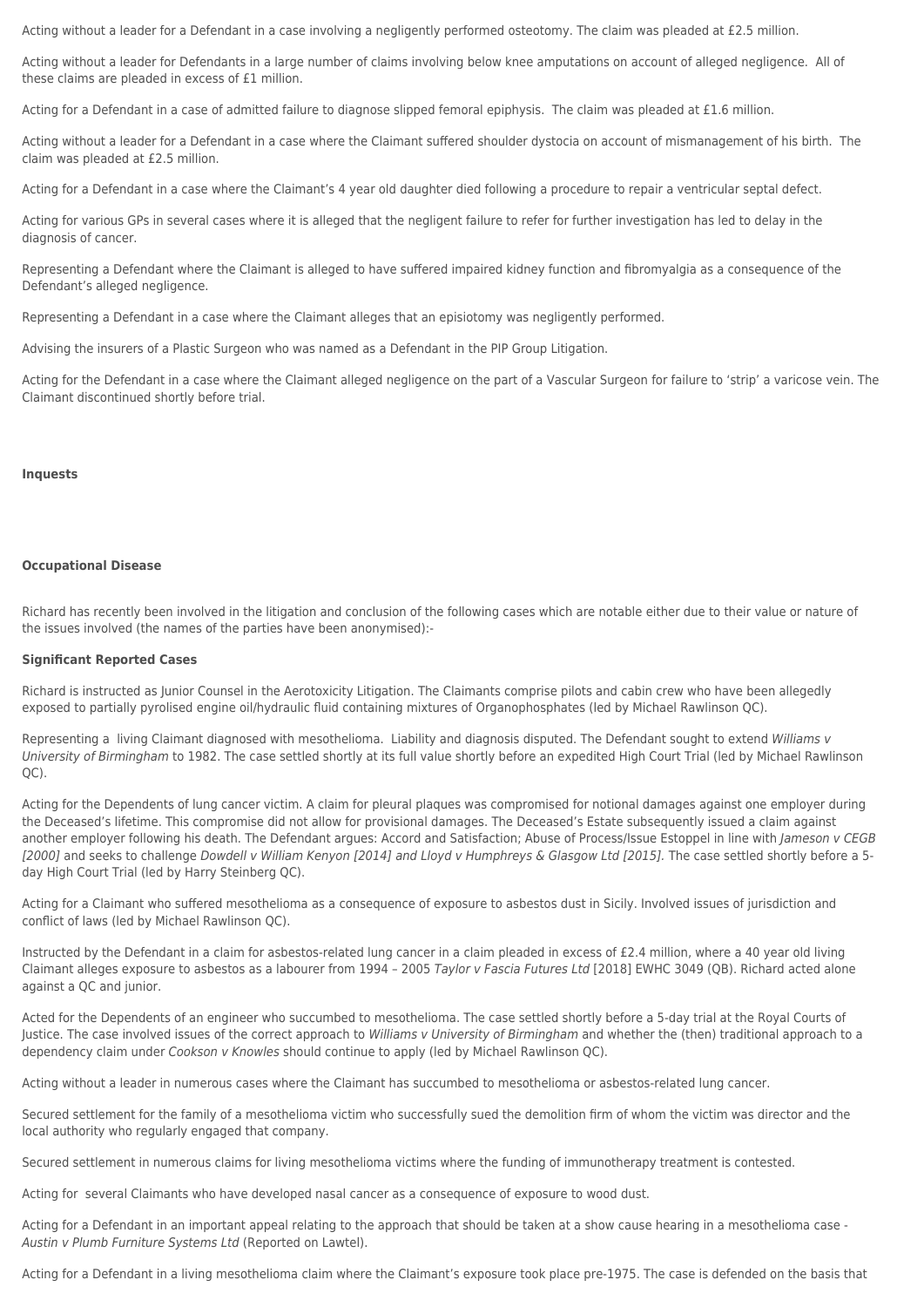the Claimant's exposure to asbestos was so light as to not give rise to a foreseeable risk of injury.

Acting for a Defendant in a mesothelioma claim where an issue arises as to the date of knowledge of exposure to low levels of asbestos in the motor repair industry.

Acting for a Defendant in a silicosis trial where the allegation was raised that the Claimant had suffered no actionable injury on the basis that his condition was asymptomatic - Mills v J P Barnes & Sons Ltd (Reported on Lawtel).

Acting for several Claimants where the Defendant contends that their asbestosis is non-actionable on account of it being asymptomatic.

Acting for a Defendant in defence of a harassment/stress claim. The Claimant discontinued shortly before trial.

#### **[Pain Syndromes](#page--1-0)**

Richard has recently been involved in the litigation and conclusion of the following cases which are notable either due to their value or nature of the issues involved (the names of the parties have been anonymised):-

#### **Significant Reported Cases**

Acting for a 33 year old Major who suffered complex regional pain syndrome following a road traffic accident and was discharged from the army as a consequence.

Acting for a Chef who suffered complex regional pain syndrome following an accident at work. The claim involved allegations of a loss of a chance of promotion, partial destruction of earning capacity and lifelong care. The claim settled for a substantial undisclosed sum at JSM.

Acting for a 34 year old Claimant who suffered fibromyalgia following a road traffic accident. The claim settled for a substantial undisclosed sum at JSM.

#### **[Serious Injury](#page--1-0)**

Richard is instructed by both Claimants and Defendants in cases of the most serious injury, in particular brain and spinal injury and amputations. He is frequently instructed to conduct negotiation at Joint Settlement Meetings and at Trial in high value cases. He regularly acts for members of the Armed Forces and their families.

Richard has recently been involved in the litigation and conclusion of the following cases which are notable either due to their value or nature of the issues involved (the names of the parties have been anonymised):-

#### **Significant Cases**

A claim pleaded in excess of £25 million where an 18 month old child was rendered paraplegic and brain damaged following a road traffic collision (led by Satinder Hunjan QC).

Acting alone in a claim pleaded in excess of £1.5 million for the dependents of a high earning telecoms analyst who was tragically killed in a motorcycling accident.

A claim pleaded in excess of £4 million where it was alleged that the Claimant suffered Post-Traumatic Stress Disorder and Somatoform Disorder when his petrol soaked trousers ignited (led by Michael Rawlinson QC). The claim involved a complete destruction of earning capacity, a claim for 24-hour care and loss of capacity. The claim settled prior to the commencement of a 10-day High Court Trial.

A claim where the Claimant was rendered paraplegic when a balcony in her holiday villa collapsed (led by Michael Rawlinson QC). The claim settled prior to the commencement of an 8-day High Court Trial.

Acted for the Motor Insurers Bureau in an important appeal involving the interpretation of Clause 6 of the Uninsured Drivers Agreement 1999 Whyatt v Powell and Motor Insurers Bureau [2017] EWHC 484 (QB).

Acting for a road traffic insurer in defence of a head injury claim by an 18 year old student. The case settled for 10% of the pleaded value at a Joint Settlement Meeting (led by Michael Rawlinson QC).

Acting for a 21-year old music artist who suffered serious brain and multiple orthopaedic injuries following a road traffic accident (led by Nicholas Braslavsky QC). The claim settled prior to the commencement of a 10-day High Court Trial.

Acting for numerous Claimants and Defendants at Trial, CICA Appeals, JSMs and at interlocutory stage, in cases involving acquired brain injury. Many of these cases involve the loss of capacity.